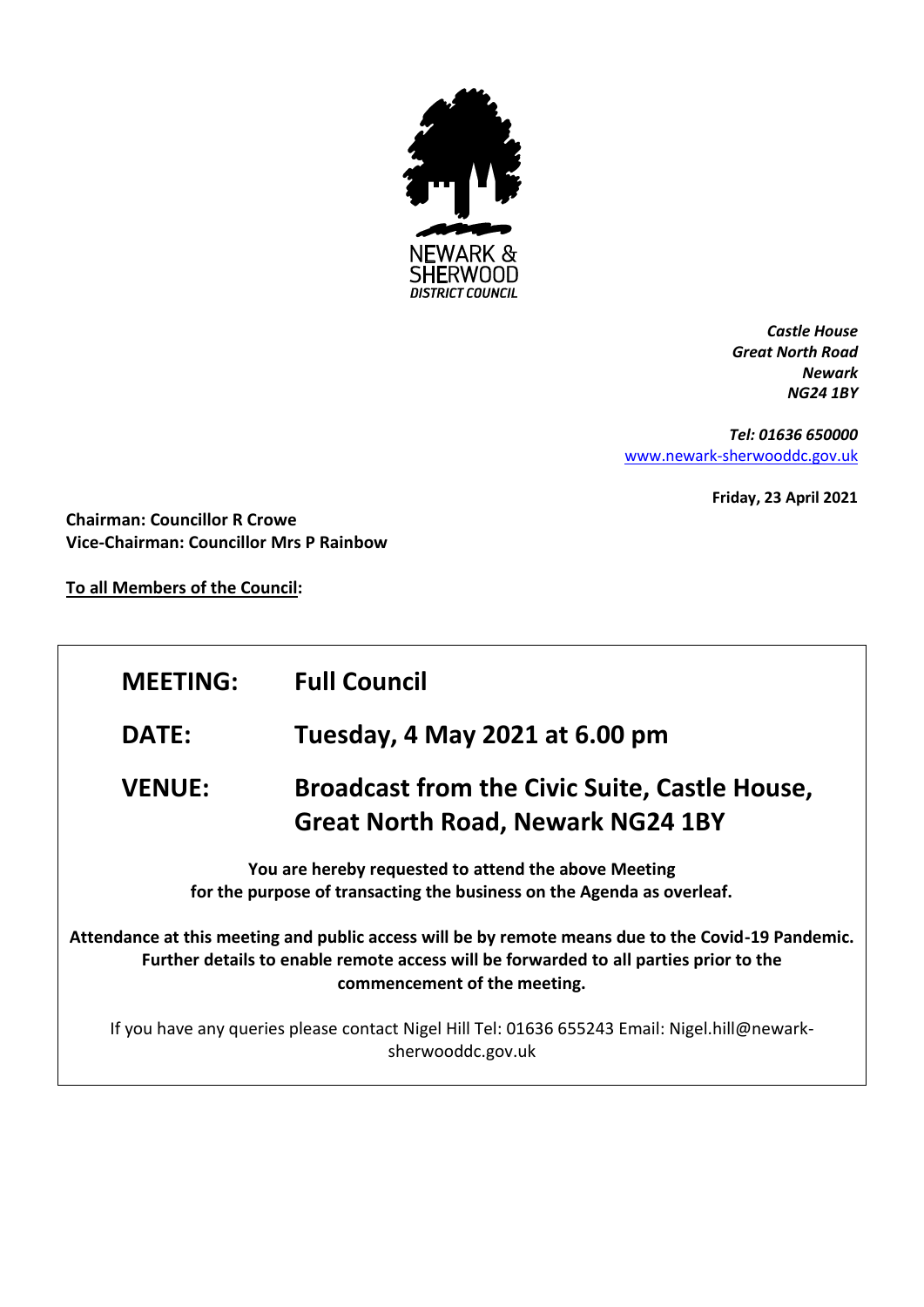## **AGENDA**

## Page Nos.

## **Remote Meeting Details**

This meeting will be held in a remote manner in accordance with the Local Authorities and Police and Crime Panels (Coronavirus) (Flexibility of Local Authority and Police and Crime Panel Meetings) (England and Wales) Regulations 2020.

The meeting will be live streamed on the Council's social media platforms to enable access for the Press and Public.

- 1. Apologies for absence
- 2. Election of Chairman of the Council for 2021/22
- 3. Chairman to sign Declaration of Acceptance of Office
- 4. Minutes from the meeting held on 9 March 2021 5 23
- 5. Declarations of Interest by Members and Officers and as to the Party Whip
- 6. Declarations of any Intentions to Record the Meeting
- 7. Communications which the Chairman or the Chief Executive may wish to lay before the Council
- 8. Communications which the Leader of the Council and Committee Chairmen may wish to lay before the Council
- 9. Questions from Members of the Council and Public
- 10. In accordance with Rule No. 10 to receive the presentation or the debating of any Petitions from Members of the Council (if any)
- 11. Deferring Consideration of the Political Composition of the Council and the Appointments for 2021/22 24 - 25
- 12. Governance Arrangements 26 57
- 13. Planning Scheme of Delegation 58 65
- 14. Notice of Motion

In accordance with Rule No. 13.1, Councillor P. Harris will move and Councillor M. Brock will second a motion to the following effect:

"Many of Newark and Sherwood's Councillors live quite a distance from Newark. For some it is an hour's round trip to attend a committee meeting. It isn't always easy, particularly during winter time, to attend all the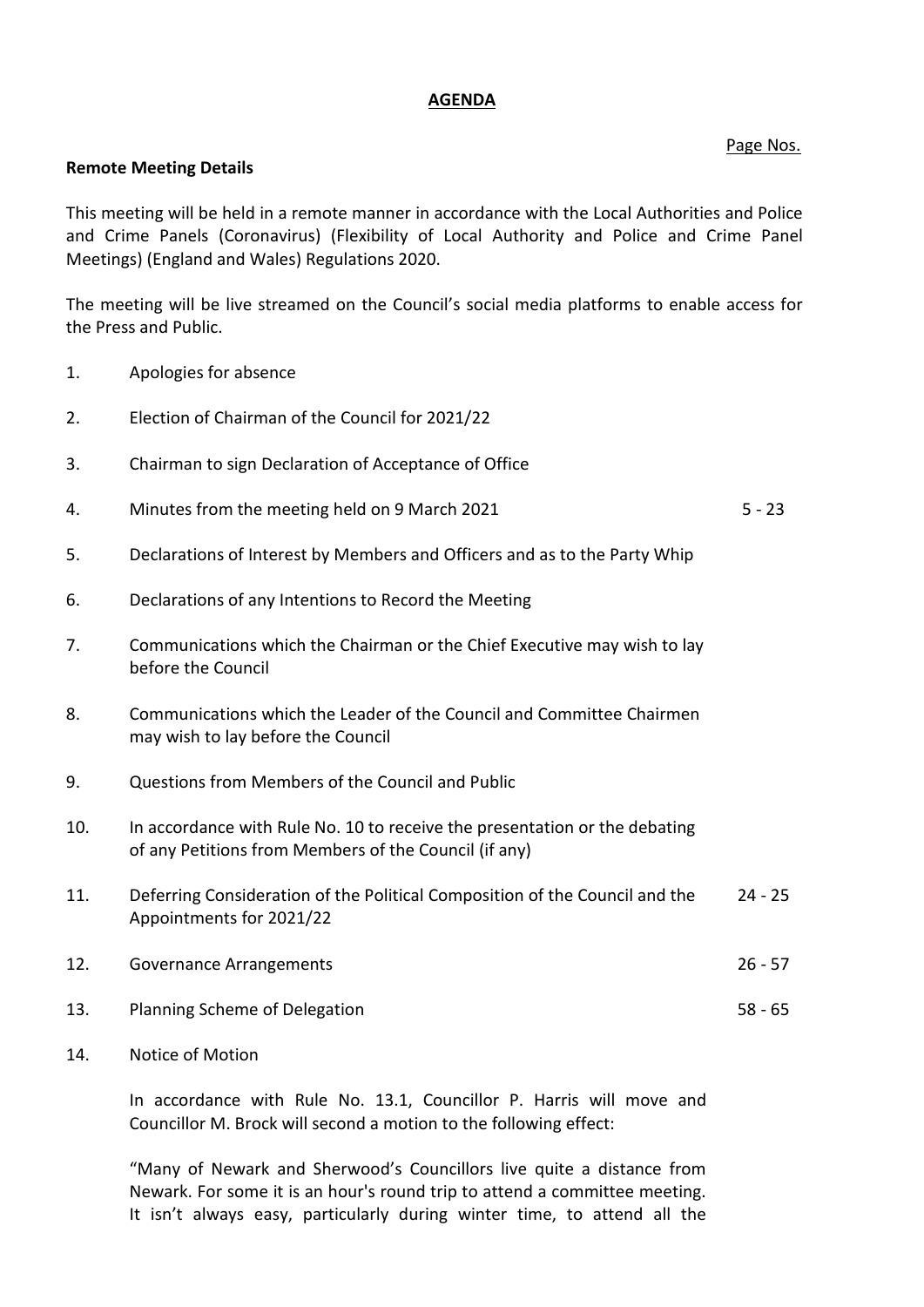meetings because of inclement weather and work commitments. There are meetings in the morning, afternoon and evening with some time inbetween. That time is not wasted if Members are able to attend remotely from home.

Newark & Sherwood District Council has declared a climate emergency, and by attending meetings via Teams or Zoom we are not driving and using nonrenewable resources, but are cutting down on our carbon footprint – a priority of this Council. Virtual meetings have saved the Council a considerable amount of money during this financial year as, for example, travel expenses have been very much reduced. As we are facing a significant short fall in funding for the foreseeable future any saving is helpful.

Councillors wish to attend the District Council committees but are also keen to attend meetings of the Parish Councils within their wards. Some are also County Councillors and inevitably there is often a clash of dates. This means that Councillors have to choose which to attend. The result is less engagement with the District Council, or the County Council or the Parish Councils. Having remote meetings means that Councillors can more easily attend most of the meetings, to the advantage of all the Councils.

The engagement of the public and press has also generally increased (the exception probably being the Planning Committee). The level of reporting about Council business has increased as physical meetings no longer attracted the local press due to cutbacks in their staff.

For some Councillors who have work commitments, mobility issues or are carers remote meetings have been easier for them to attend. This may well help to attract a wider age range of potential Councillors in future elections.

This Council would like to have the flexibility to hold remote and physical meetings. We recognise that some meetings are better dealt with physically and we also recognise that perhaps a hybrid model could also work successfully.

This Council resolves to:

- 1. Write to the Ministry of Housing, Communities and Local Government urging that the temporary change to the meeting rules set out in the Local Government Act 1972 be made permanent, so that after May we have the flexibility to hold meetings remotely or physically or by using a combination of the two;
- 2. Write to our two MP's, the County Council and Parish Councils asking for support for this flexible approach to Council meetings; and
- 3. Once our request is successful to explore the use of technology to develop remote meetings even more in order to attract a wider audience."